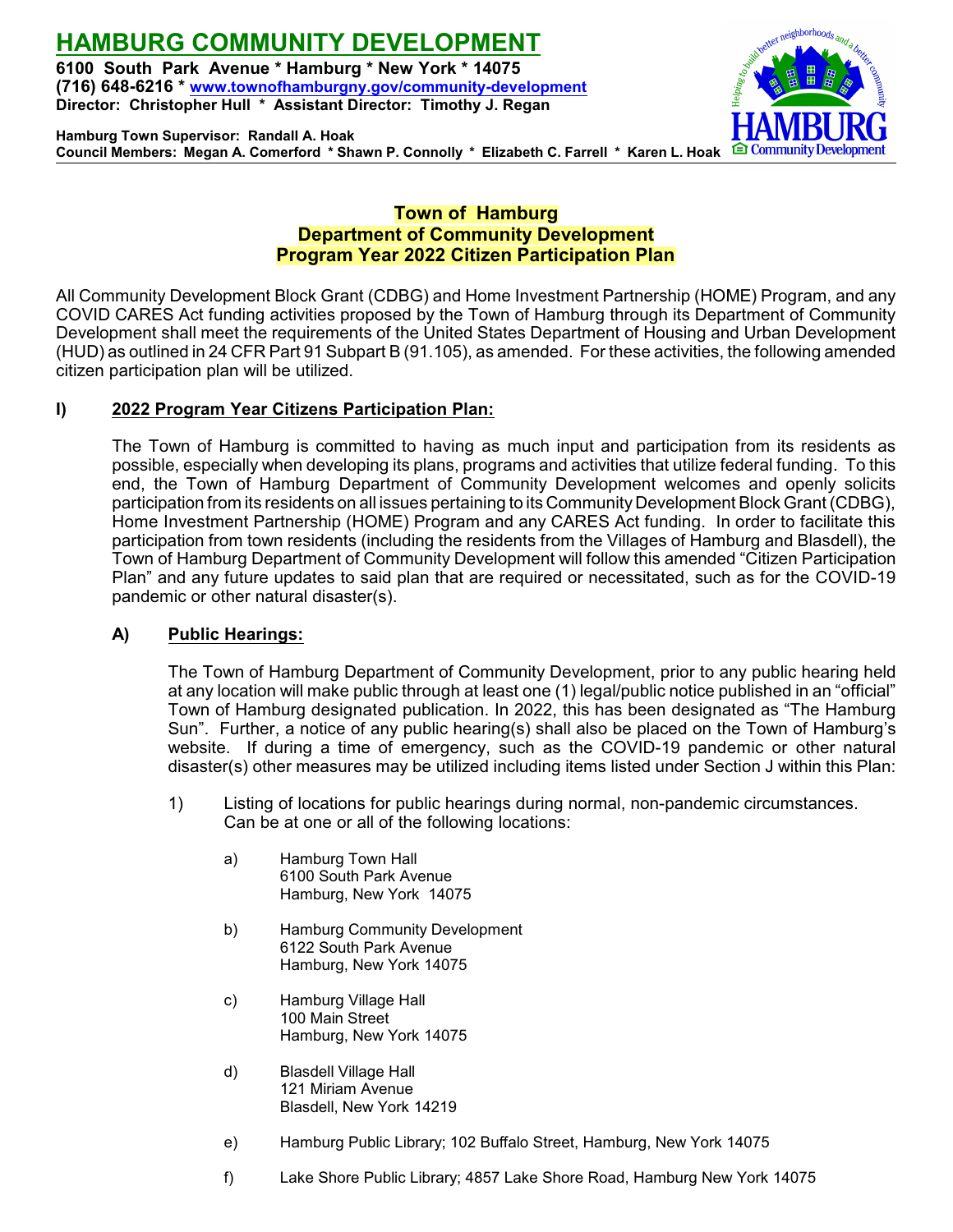- 2) The date(s), time(s) and location of any public hearing pertaining to the Community Development Block Grant and/or the Home Investment Partnership Program.
- 3) The details of said hearing including the reason for said hearing and its contact information.
- 4) Within all notices, there will be specific information instructing persons with special needs what they can do to be accommodated at said hearing(s). The notice shall also state if and how the hearing locations are handicap accessible and that persons with special needs should contact a certain phone number or e-mail address specifically for this use.

### **B) Submission of Five Year and/or Annual Plan(s):**

The Town of Hamburg will, prior to the submission of its Five Year Consolidated Plan and/or its Annual Action Plan will make public and available information that includes but is not limited to the following:

- 1) The amount of Community Development Block Grant, Home Investment Partnership Program, or any other HUD funds expected to be available, including the amount of program income to be received during the upcoming program year.
- 2) The activities expected to be undertaken by the Town of Hamburg Department of Community Development for these programs during its upcoming program year.
- 3) The amount of funding that will benefit persons of low and moderate incomes.
- 4) The general publication and specific notification to individuals, families and businesses when and if necessary with relevance to activities that will displace them. {However, the Town of Hamburg fully expects and will strive for that there will not be any activities undertaken to displace individuals, families or businesses with the CDBG, HOME or, any other funded programs}.

### **C) Five Year and/or Annual Plan Public Hearing(s):**

The Town of Hamburg Department of Community Development in conjunction with the County of Erie will prior to any public hearing held (either at Hamburg Town Hall or at the Community Development Building) will make public through a legal notice(s) published in either the Buffalo News or an "official" Town of Hamburg publication and on the Town of Hamburg's web-site within the Department of Community Development homepage any or all of the following information pertaining to the public hearing(s). In addition to the public hearing notice, notifications will also state that the Five Year Consolidated Plan and/or its Annual Action Plan are available for public comment and review. The length of time any Five Year Consolidated Plan and/or Annual Action Plan is published within any publication will be minimally equivalent to HUD regulations pertaining to such notice of time (example; 30 days or 5 days for emergency funding, ie: COVID \$).

1) The Five Year Consolidated Plan, the Annual Action Plan and/or any Substantial Change/Amendment(s) to said Plans will also be available for review at the following places located within the Town of Hamburg:

| Hamburg Public Library<br>102 Buffalo Street<br>Hamburg, New York 14075                             | 649-4415 | Lakeshore Public Library<br>4857 Lake Shore Road<br>Hamburg, New York 14075 627-3017                        |          |
|-----------------------------------------------------------------------------------------------------|----------|-------------------------------------------------------------------------------------------------------------|----------|
| Blasdell Village Hall<br>121 Miriam Avenue<br>Blasdell, New York 14219                              | 822-1921 | Hamburg Village Hall<br>100 Main Street<br>Hamburg, New York 14075                                          | 649-0200 |
| Hamburg Town Hall<br><b>Town Clerks Office</b><br>6100 South Park Avenue<br>Hamburg, New York 14075 | 649-6111 | Town of Hamburg<br>Department of Community Development<br>6122 South Park Avenue<br>Hamburg, New York 14075 | 648-6216 |
| Town of Hamburg<br>Office of the Supervisor<br>6100 South Park Avenue<br>Hamburg, New York 14075    | 649-6111 | County or Erie<br>Department of Environment and Planning<br>95 Franklin Street<br>Buffalo, New York 14202   | 858-8390 |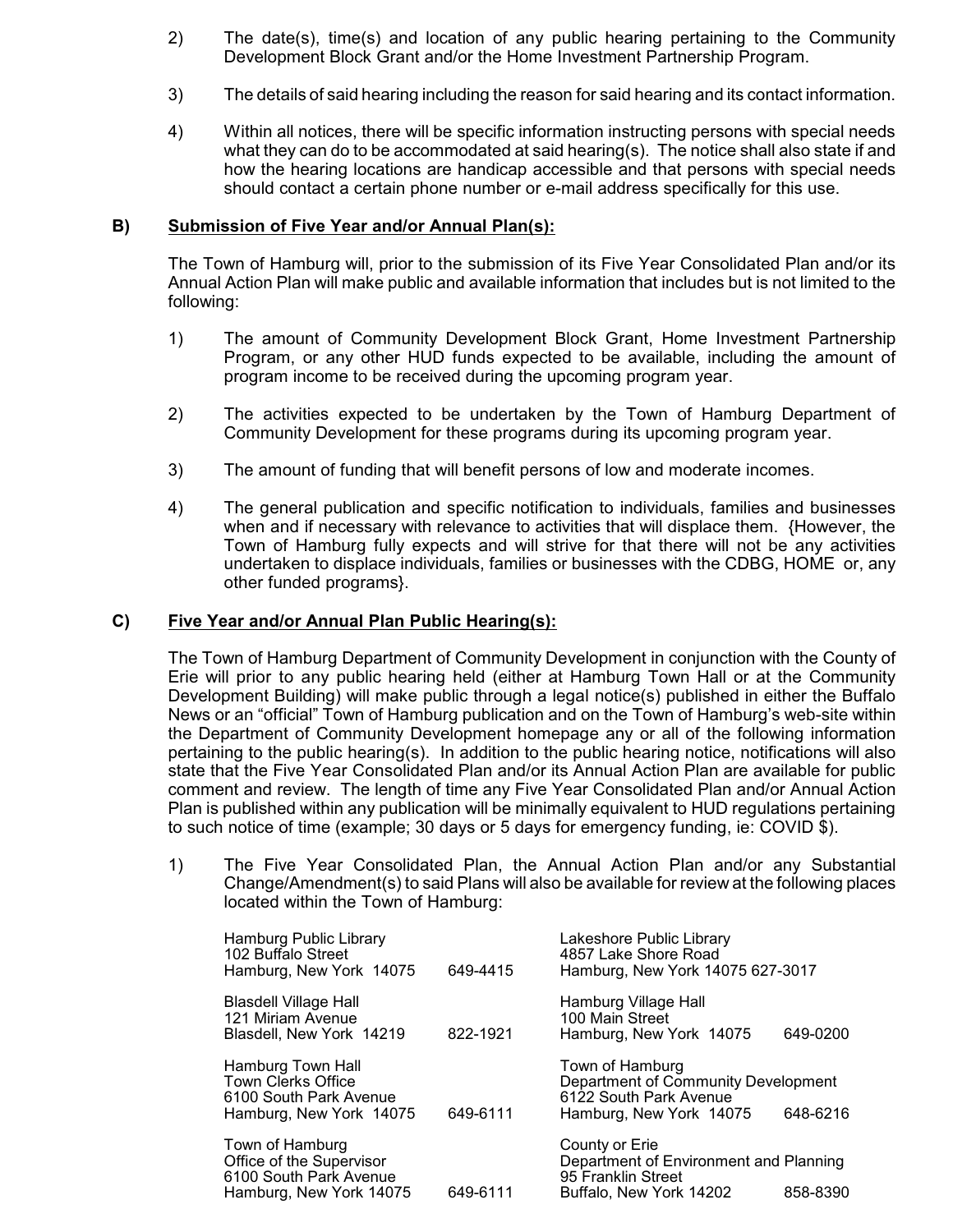- 2) Any citizen or group requesting a copy of the Five Year Consolidated Plan, the Annual Action Plan and/or any amendments will have up to two (2) copies of the document as requested sent to them at no cost. Any further requested documents above the number of two (2) will carry a copy charge of \$10.00 per completed paper document, however, the document is normally available online within the Town of Hamburg and Erie County websites.
- 3) Public hearing(s) will be held throughout the Consolidated Planning process and the Annual Action Plan process, both in conjunction with the County of Erie for consortium purposes and/or individually within the Town of Hamburg for non-consortium purposes. A minimum of six public hearing will be held, with proper notifications to the general public as detailed. (Minimum of six (6) during summer/fall and one for review of any "Draft" plan.)
	- a) For a Five Year Consolidated Plan or an Annual Action Plan, a minimum of thirty (30) days will be allotted for public comment and review of either "draft" document.
	- b) For any other document, ie: CAPER, Amendment or Change of Use of Funding, etc., a minimum of fifteen (15) days will be allotted for public comment and review.
	- c) Any and all citizen comments/views received within the proper time frames will be considered and included in any final document.
	- d) During crisis situations, such as COVID-19 or other natural disaster(s) virtual hearings and five days response limits to a specific e-mail address [CDpublichearing@townofhamburgny.gov](mailto:Cdpublichearings@townofhamburgny.com) will be utilized.

### **D) Substantial Change/Amendments:**

Any change in use of funds or program direction equating to 20% or more of a particular CDBG program year funds (inclusive of any and all program income funds) shall be deemed a "Substantial Change/Amendment" and will require citizen comment and review. To this end, a notice shall be published in the Buffalo News or an "official" Town of Hamburg publication and on the Town of Hamburg's web-site within the Department of Community Development homepage any or all of the following information pertaining to the "Substantial Change/Amendment". For a "Substantial Change/Amendment", one (1) public hearing will be held to allow for public comment and utilized in the event of "Substantial Change/Amendment" to the Five Year Consolidated Plan or any Annual Action Plan from a previous year. For this purpose, a minimum of fifteen (15) days will be made available prior to any substantial amendment(s) taking effect. During the entire fifteen (15) days, public comments will be welcomed, reviewed and incorporated into any document(s) if deemed necessary and proper. As part of any "Substantial Change/Amendment" a review of the environmental files will be completed to ensure that said "Substantial Change/Amendment" does not require a new environmental review to be completed. If a new environmental review is required, it will have to be included within any and all "Substantial Change/Amendment" paperwork. In addition to the environmental review(s), a new SF-424 will have to be included and sent to HUD as well as a new Budget Sheet and any other required paperwork. Depending on the program and funding circumstances there may be a need for further CDBG, HOME or other funding certifications. Depends on each situation and will be determined.

- 1) A minimum of fifteen (15) days will be allotted for public comment and review for any "Substantial Change/Amendment" unless otherwise over-written by the United States Department of Housing and Urban Development (HUD) for any special funding ie: COVID or Recovery/Stimulus Funding.
- 2) If any change to a previous or current CDBG or HOME program is less than 20% or more of a particular program year (inclusive of any and all program income funds) there shall be no need for a public notice, public hearing nor for any change to the Annual Action Plan other than addressing the numerical changes within the CDBG, HOME or other program funding. To this end, a new SF-424 as well as a new Budget Sheet would be submitted to HUD. If the change does not require any environmental review, a new environmental review need not be submitted.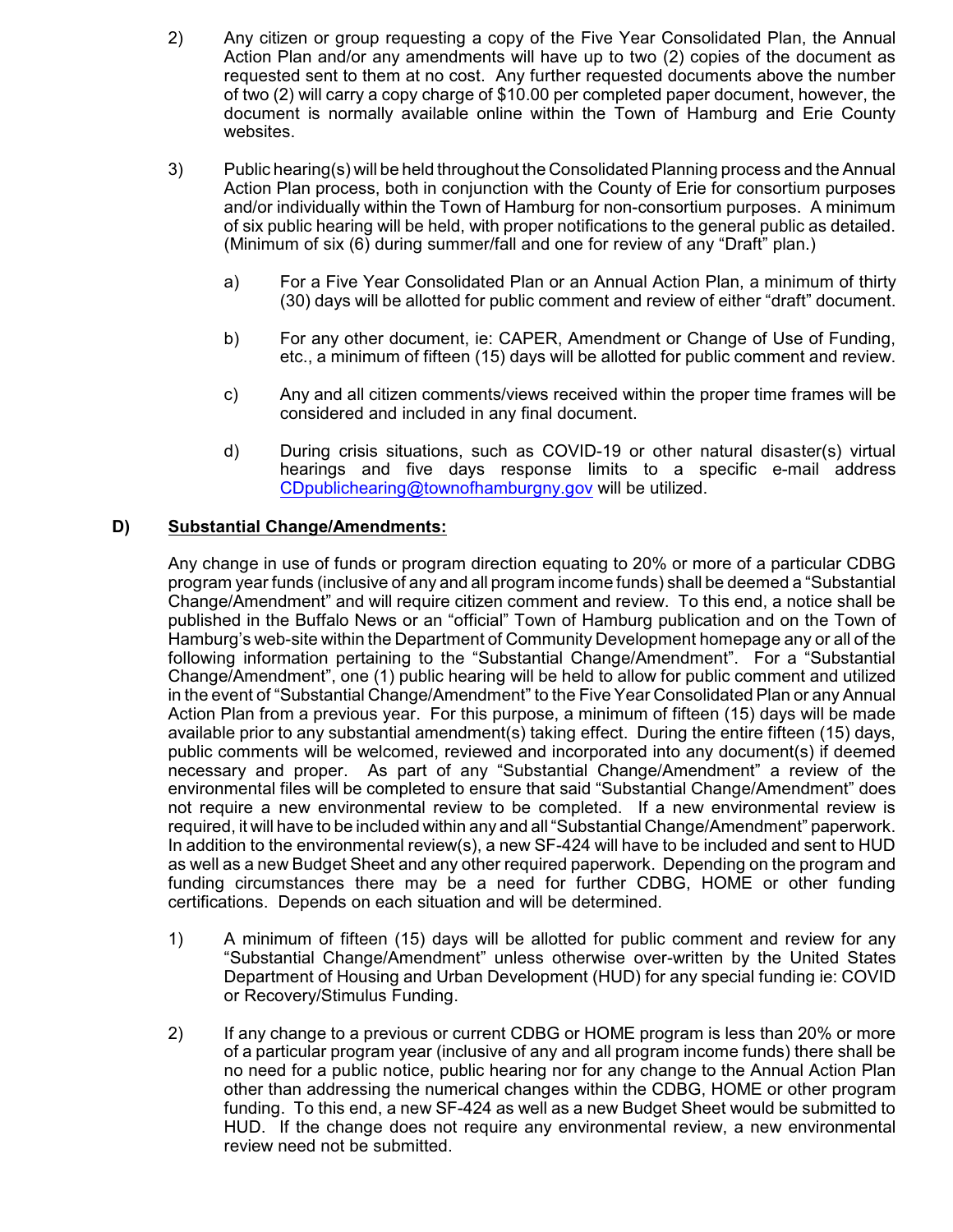# **E) CAPER:**

The Town of Hamburg will publish in the Buffalo News or an "official" Town of Hamburg publication and on the Town of Hamburg's web-site within the Department of Community Development homepage any or all of the information pertaining to the CAPER and its possible viewing by the public. The length of time the notice to citizens that the Consolidated Plan Annual Performance Report (CAPERS) is available for public comment and review will be a minimum of fifteen (15) days.

## **F) Community Hearings/Funding Requests:**

The Town of Hamburg Department of Community will hold a minimum of six (6) public hearings to obtain the views of citizens on the proposed activities planned for an upcoming program year. The hearings will include intake on proposed housing and community development needs from anyone or any group including village governmental personnel. A minimum of one public hearing to review the previous program years performance with the CDBG, HOME or other program funding will be included within one of the six (6) hearings. The public hearings will be advertised within an "official" Town of Hamburg publication and on the Town of Hamburg's web-site within the Department of Community Development homepage or on the Town of Hamburg web site within the "Legal Notice" section. Also within said public hearing advertisement, it will be disclosed that any and all persons can request a "Community Development Block Grant Application for Funding" from the Town of Hamburg. Said funding application(s) can either be mailed to any and all persons simply by requesting an application(s) or can be picked up at Hamburg Town Hall, the Community Development Building, Hamburg Village Hall, Blasdell Village Hall and all of the public libraries located within the township (see C-1 above for listings of library addresses). The public hearings will be held at any of the following locations:

- 1) Hamburg Town Hall 6100 South Park Avenue Hamburg, New York 14075
- 2) Hamburg Community Development 6122 South Park Avenue Hamburg, New York 14075
- 3) Hamburg Village Hall 100 Main Street Hamburg, New York 14075
- 4) Blasdell Village Hall 121 Miriam Avenue Blasdell, New York 14219

All locations are handicap accessible and if persons attending the public hearing require special consideration they can call in advance for their proper needs which will be addressed for the hearing. The Hamburg Town Board reserves the right to approve projects at its sole discretion after considering any and/or all public comments received whether verbal or written.

### **G) Technical Assistance:**

The Town of Hamburg Department of Community Development will provide technical assistance to any individual, group or organization regardless of income status pertaining to the Community Development Block Grant or Home Investment Partnership Program operated through the Town of Hamburg Department of Community Development. Technical assistance does not necessarily constitute funding to any of the individuals, groups or organizations. However, technical assistance does include assistance with the "Community Development Block Grant Application for Funding" from the Town of Hamburg Department of Community Development. Technical assistance can be in the form of phone assistance with questions about the program/application or as participation at a meeting where a legitimate/eligible applicant for funding is holding a hearing/meeting.